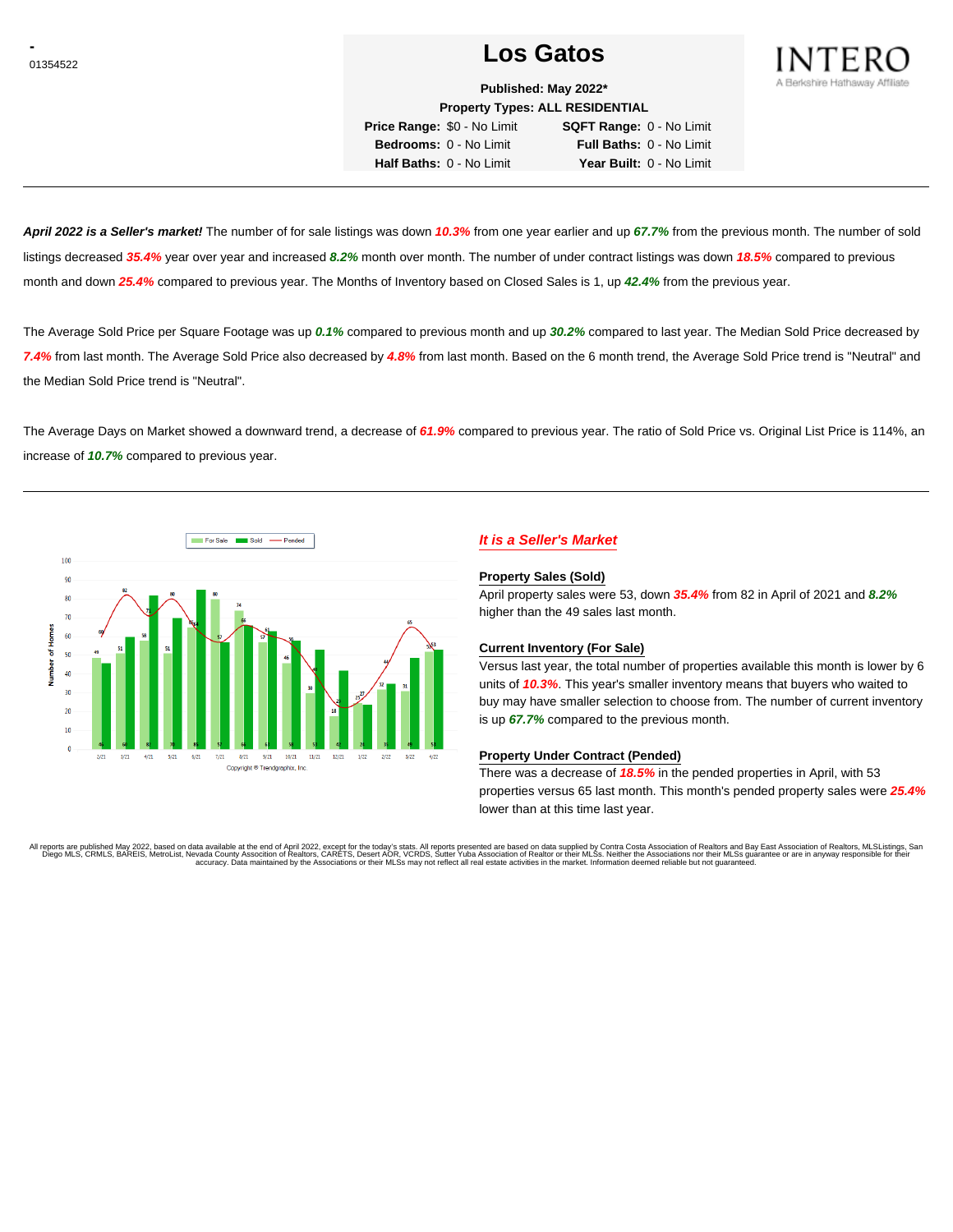## <sup>01354522</sup> **Los Gatos**



**Published: May 2022\***

**Property Types: ALL RESIDENTIAL**

**Price Range:** \$0 - No Limit **SQFT Range:** 0 - No Limit

**Bedrooms:** 0 - No Limit **Full Baths:** 0 - No Limit **Half Baths:** 0 - No Limit **Year Built:** 0 - No Limit

### **The Average Sold Price per Square Footage is Neutral\***

The Average Sold Price per Square Footage is a great indicator for the direction of property values. Since Median Sold Price and Average Sold Price can be impacted by the 'mix' of high or low end properties in the market, the Average Sold Price per Square Footage is a more normalized indicator on the direction of property values. The April 2022 Average Sold Price per Square Footage of \$1236 was up **0.1%** from \$1235 last month and up **30.2%** from \$949 in April of last year.

\* Based on 6 month trend – Appreciating/Depreciating/Neutral





### **The Days on Market Shows Downward Trend\***

The average Days on Market (DOM) shows how many days the average property is on the market before it sells. An upward trend in DOM trends to indicate a move towards more of a Buyer's market, a downward trend indicates a move towards more of a Seller's market. The DOM for April 2022 was 8, down **69.2%** from 26 days last month and down **61.9%** from 21 days in April of last year.

### **The Sold/Original List Price Ratio is Rising\*\***

The Sold Price vs. Original List Price reveals the average amount that sellers are agreeing to come down from their original list price. The lower the ratio is below 100% the more of a Buyer's market exists, a ratio at or above 100% indicates more of a Seller's market. This month Sold Price vs. Original List Price of 114% is the same as last month and up from **10.7%** % in April of last year.

\* Based on 6 month trend – Upward/Downward/Neutral

\*\* Based on 6 month trend - Rising/Falling/Remains Steady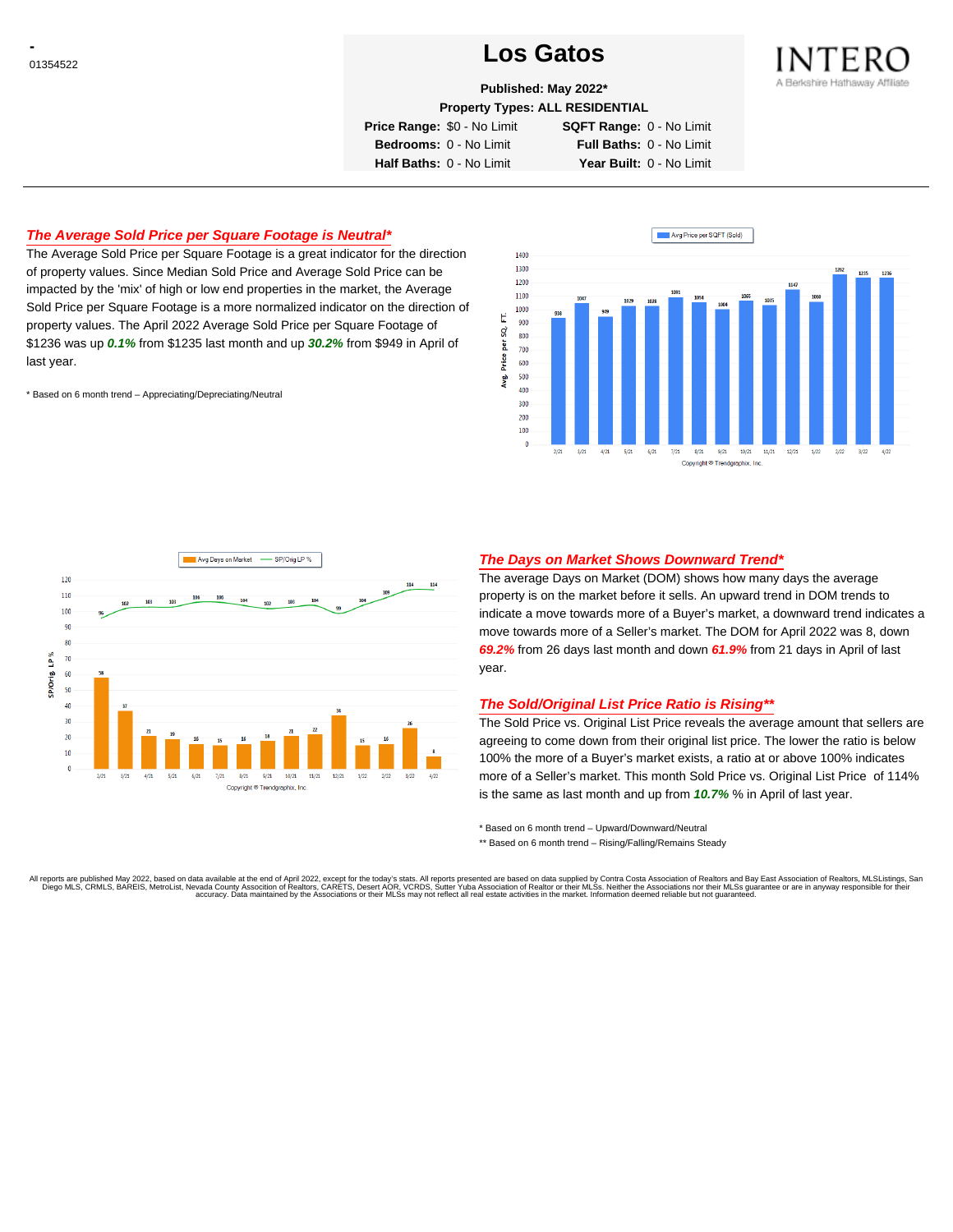# <sup>01354522</sup> **Los Gatos**



## **Published: May 2022\***

**Property Types: ALL RESIDENTIAL**

**Price Range:** \$0 - No Limit **SQFT Range:** 0 - No Limit

**Bedrooms:** 0 - No Limit **Full Baths:** 0 - No Limit **Half Baths:** 0 - No Limit **Year Built:** 0 - No Limit

### **The Average For Sale Price is Neutral\***

The Average For Sale Price in April was \$3,078,000, down **12%** from \$3,498,000 in April of 2021 and up **14.6%** from \$2,686,000 last month.

## **The Average Sold Price is Neutral\***

The Average Sold Price in April was \$2,616,000, up **9.9%** from \$2,380,000 in April of 2021 and down **4.8%** from \$2,747,000 last month.

## **The Median Sold Price is Neutral\***

The Median Sold Price in April was \$2,500,000, up **16.4%** from \$2,148,000 in April of 2021 and down **7.4%** from \$2,700,000 last month.

\* Based on 6 month trend – Appreciating/Depreciating/Neutral





### **It is a Seller's Market\***

A comparatively lower Months of Inventory is more beneficial for sellers while a higher months of inventory is better for buyers.

\*Buyer's market: more than 6 months of inventory Seller's market: less than 3 months of inventory Neutral market: 3 – 6 months of inventory

#### **Months of Inventory based on Closed Sales**

The April 2022 Months of Inventory based on Closed Sales of 1 was increased by **42.4%** compared to last year and up **63.2%** compared to last month. April 2022 is Seller's market.

#### **Months of Inventory based on Pended Sales**

The April 2022 Months of Inventory based on Pended Sales of 1 was increased by **24.5%** compared to last year and up **104.8%** compared to last month. April 2022 is Seller's market.